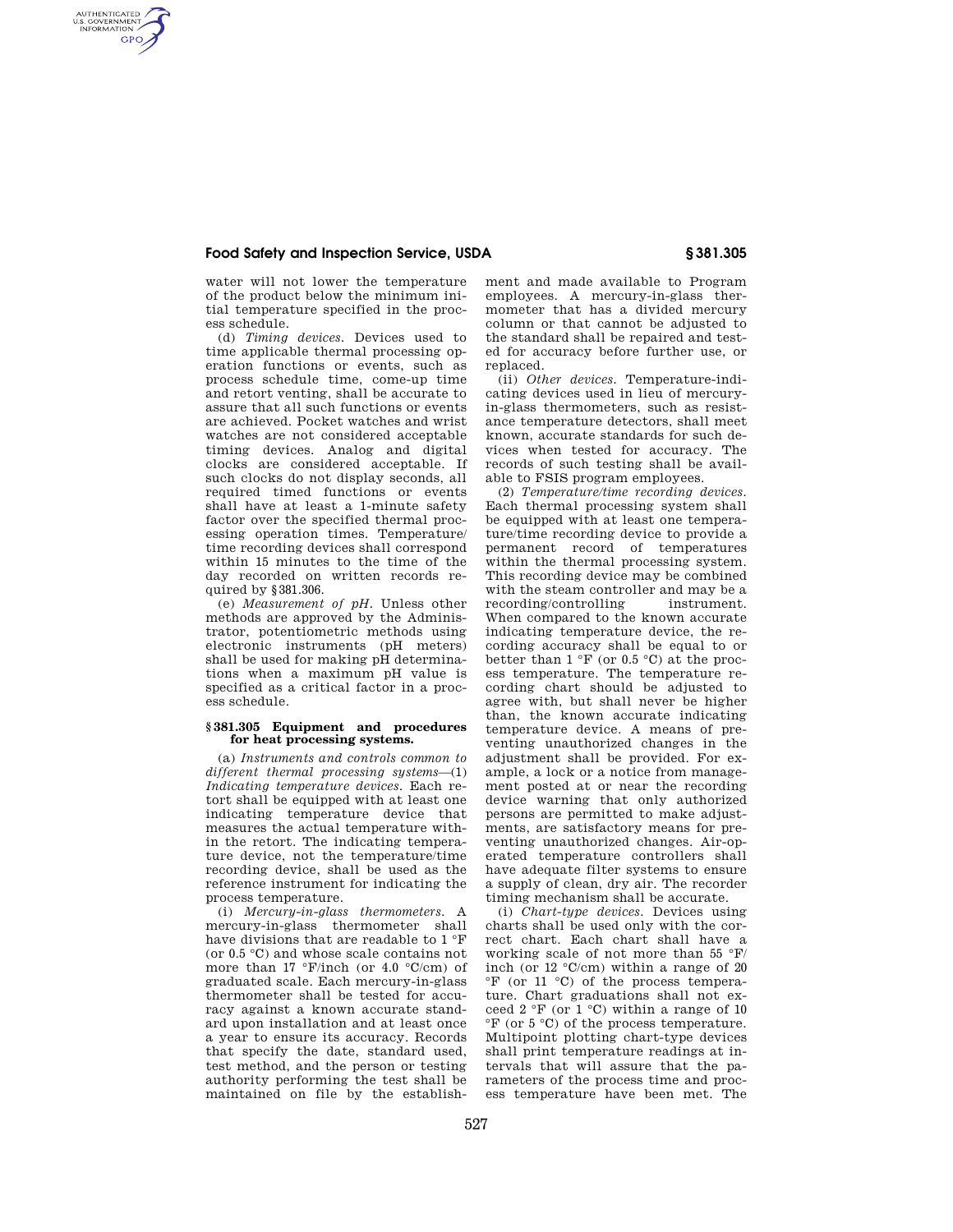**§ 381.305 9 CFR Ch. III (1–1–10 Edition)** 

frequency of recording should not exceed 1-minute intervals.

(ii) *Other devices.* Temperature/time recording devices or procedures used in lieu of chart-type devices must meet known accurate standards for such devices or procedures when tested for accuracy. Such a device must be accurate enough for ensuring that process time and temperature parameters have been met.

(3) *Steam controllers.* Each retort shall be equipped with an automatic steam controller to maintain the retort temperature. This may be a recording/controlling instrument when combined with a temperature/time recording device.

(4) *Air valves.* All air lines connected to the retorts designed for pressure processing in steam shall be equipped with a globe valve or other equivalenttype valve or piping arrangement that will prevent leakage of air into the retort during the process cycle.

(5) *Water valves.* All retort water lines that are intended to be closed during a process cycle shall be equipped with a globe valve or other equivalent-type valve or piping arrangement that will prevent leakage of water into the retort during the process cycle.

(b) *Pressure processing in steam*—(1) *Batch still retorts.* (i) The basic requirements and recommendations for indicating temperature devices and temperature/time recording devices are described in paragraphs (a) (1) and (2) of this section. Additionally, bulb sheaths or probes of indicating temperature devices and probes of temperature/time recording devices shall be installed either within the retort shell or in external wells attached to the retort. External wells shall be connected to the retort through at least a  $\frac{3}{4}$  inch (1.9 cm) diameter opening and equipped with a  $\frac{1}{16}$  inch (1.6 mm) or larger bleeder opening so located as to provide a constant flow of steam past the length of the bulb or probe. The bleeder for external wells shall emit steam continuously during the entire thermal processing period.

(ii) Steam controllers are required as described in paragraph  $(a)(3)$  of this section.

(iii) *Steam inlet.* The steam inlet to each retort shall be large enough to provide steam for proper operation of the retort, and shall enter at a point to facilitate air removal during venting.

(iv) *Crate supports.* Vertical still retorts with bottom steam entry shall employ bottom retort crate supports. Baffle plates shall not be used in the bottom of retorts.

(v) *Steam spreader.* Perforated steam spreaders, if used, shall be maintained to ensure they are not blocked or otherwise inoperative. Horizontal still retorts shall be equipped with perforated steam spreaders that extend the full length of the retort unless the adequacy of another arrangement is documented by heat distribution data or other documentation from a processing authority. Such information shall be maintained on file by the establishment and made available to Program employees for review.

(vi) *Bleeders and condensate removal.*  Bleeders, except those for external wells of temperature devices, shall have  $\frac{1}{8}$  inch (or 3 mm) or larger openings and shall be wide open during the entire process including the come-up time. For horizontal still retorts, bleeders shall be located within approximately 1 foot (or 30 cm) of the outermost locations of containers at each end along the top of the retort. Additional bleeders shall be located not more than 8 feet (2.4 m) apart along the top. Bleeders may be installed at positions other than those specified above, as long as the establishment has heat distribution data or other documentation from the manufacturer or from a processing authority demonstrating that the bleeders accomplish removal of air and circulate the steam within the retort. This information shall be maintained on file by the establishment and made available to Program employees for review. All bleeders shall be arranged in a way that enables the retort operator to observe that they are functioning properly. Vertical retorts shall have at least one bleeder opening located in the portion of the retort opposite the steam inlet. All bleeders shall be arranged so that the retort operator can observe that they are functioning properly. In retorts having a steam inlet above the level of the lowest container,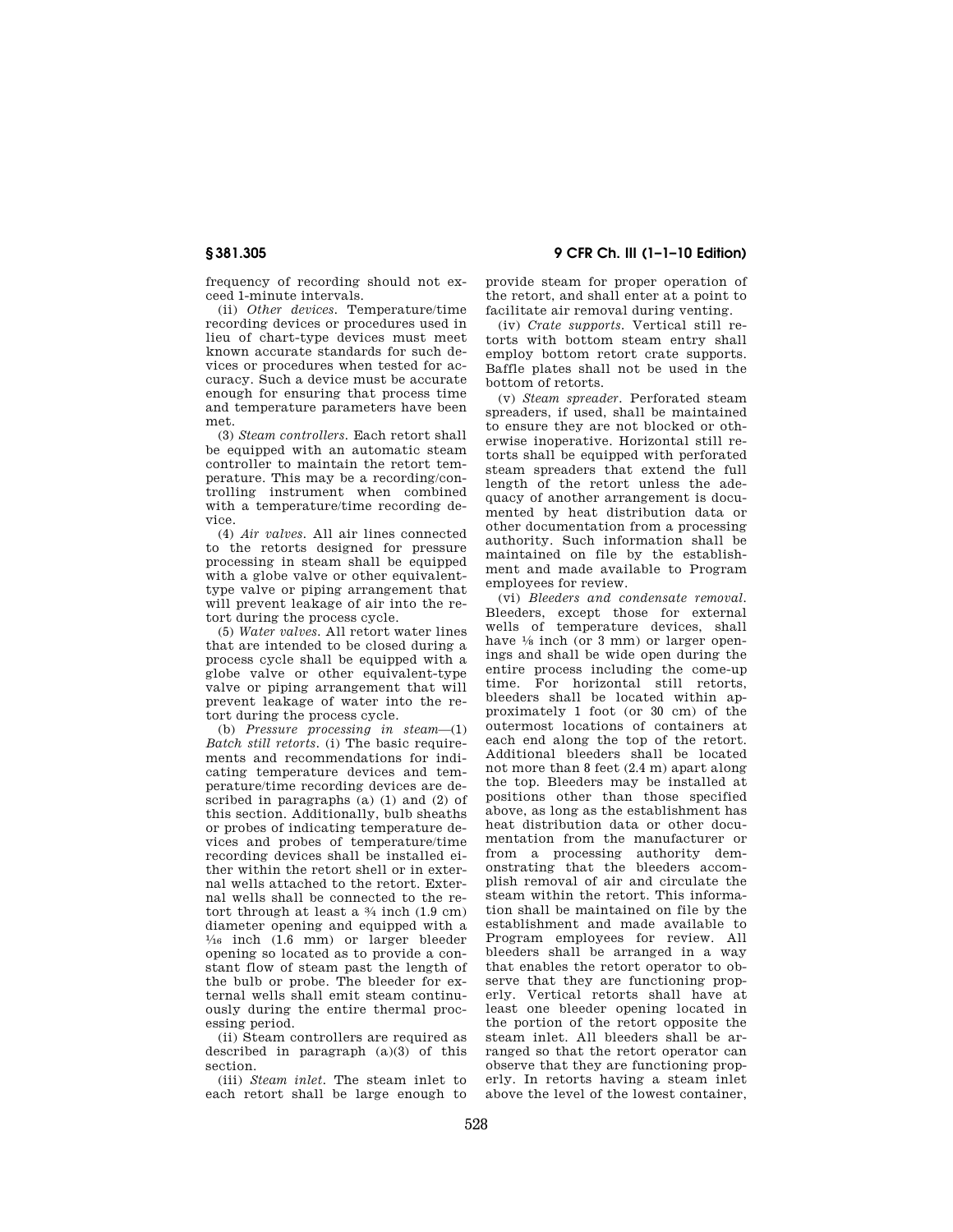a bleeder shall be installed in the bottom of the retort to remove condensate. The condensate bleeder shall be so arranged that the retort operator can observe that it is functioning properly. The condensate bleeder shall be checked with sufficient frequency to ensure adequate removal of condensate. Visual checks should be performed at intervals of not more than 15 minutes and the results recorded. Intermittent condensate removal systems shall be equipped with an automatic alarm system that will serve as a continuous monitor of condensate bleeder functioning. The automatic alarm system shall be tested at the beginning of each shift for proper functioning and the results recorded. If the alarm system is not functioning properly, it must be repaired before the retort is used.

(vii) *Stacking equipment.* (*a*) Equipment for holding or stacking containers in retorts. Crates, trays, gondolas, carts, and other vehicles for holding or stacking product containers in the retort shall be so constructed to ensure steam circulation during the venting, come-up, and process times. The bottom of each vehicle shall have perforations at least 1 inch (2.5 cm) in diameter on 2 inch (or 5 cm) centers or the equivalent unless the adequacy of another arrangement is documented by heat distribution data or other documentation from a processing authority and such information is maintained on file by the establishment and made available to Program employees for review.

(*b*) *Divider plates.* Whenever one or more divider plates are used between any two layers of containers or placed on the bottom of a retort vehicle, the establishment shall have on file documentation that the venting procedure allows the air to be removed from the retort before timing of the thermal process is started. Such documentation shall be in the form of heat distribution data or documentation from a processing authority. This information shall be made available to Program employees for review.

(viii) *Bleeder and vent mufflers.* If mufflers are used on bleeders or vent systems, the establishment shall have on file documentation that the mufflers

do not impede the removal of air from the retort. Such documentation shall consist of either heat distribution data or documentation from the muffler manufacturer or from a processing authority. This information shall be made available to Program employees for review.

(ix) *Vents.* (*a*) Vents shall be located in that portion of the retort opposite the steam inlet and shall be designed, installed, and operated in such a way that air is removed from the retort before timing of the thermal process is started. Vents shall be controlled by a gate, plug cock, or other full-flow valve which shall be fully opened to permit rapid removal of air from retorts during the venting period.

(*b*) Vents shall not be connected to a closed drain system without an atmospheric break in the line. Where a retort manifold connects several pipes from a single retort, the manifold shall be controlled by a gate, plug cock, or other full-flow valve and the manifold shall be of a size such that the crosssectional area of the manifold is larger than the total cross-sectional area of all connecting vents. The discharge shall not be connected to a closed drain without an atmospheric break in the line. A manifold header connecting vents or manifolds from several still retorts shall lead to the atmosphere. The manifold header shall not be controlled by a valve and shall be of a size such that the cross-sectional area is at least equal to the total cross-sectional area of all connecting retort manifold pipes from the maximum number of retorts to be vented simultaneously.

(*c*) Some typical installations and operating procedures are described below. Other retort installations, vent piping arrangements, operating procedures or auxiliary equipment such as divider plates may be used provided there is documentation that the air is removed from the retort before the process is started. Such documentation shall be in the form of heat distribution data or other documentation from the equipment manufacturer or processing authority. This information shall be maintained on file by the establishment and made available to Program employees for review.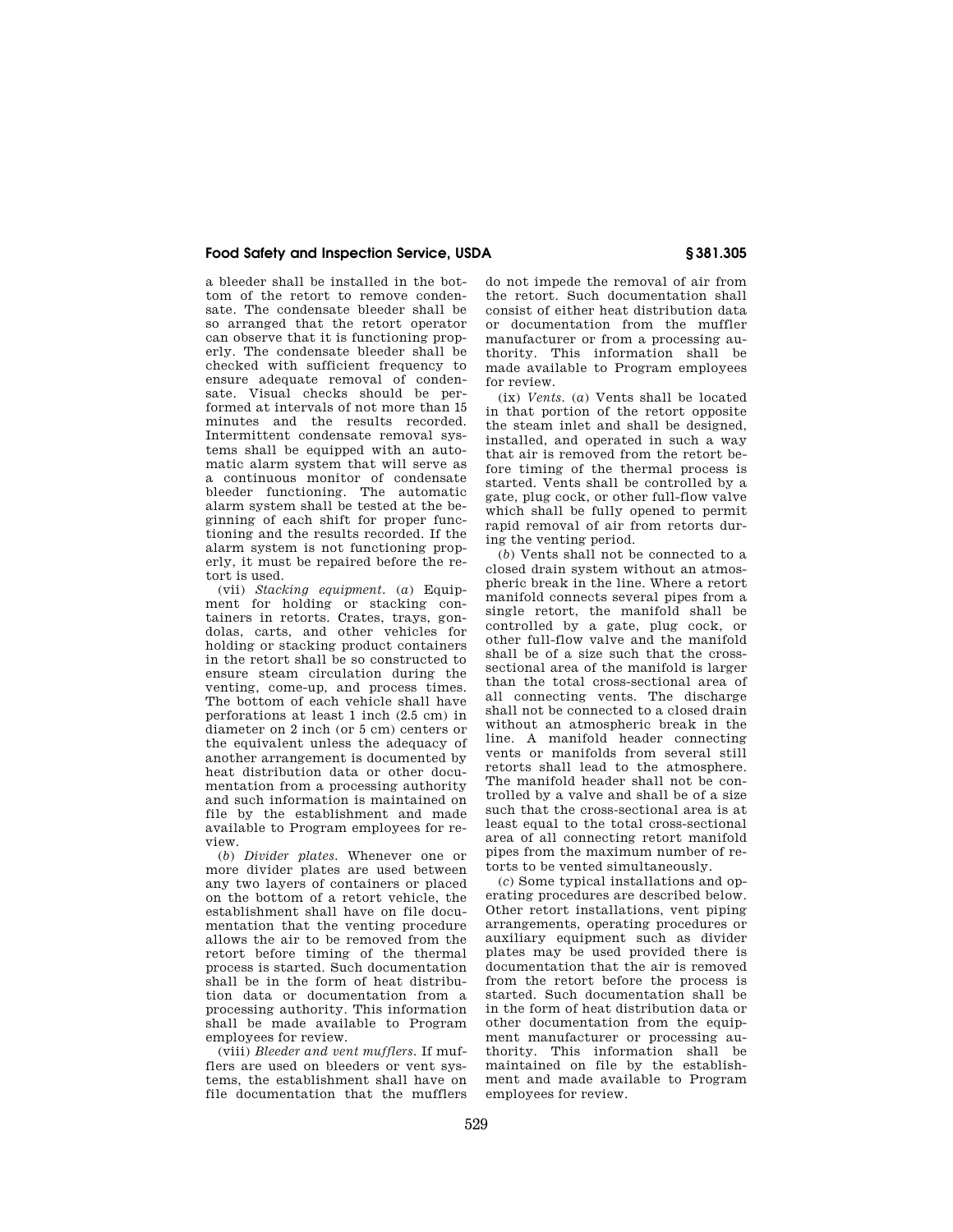(*d*) For crateless retort installations, the establishment shall have heat distribution data or other documentation from the equipment manufacturer or from a processing authority that demonstrates that the venting procedure used accomplishes the removal of air and condensate. This information shall be maintained on file by the establishment and made available to Program employees for review.

(*e*) Examples of typical installations and operating procedures that comply with the requirements of this section are as follows:

(*1*) Venting horizontal retorts.

(*i*) Venting through multiple 1 inch (2.5 cm) vents discharging directly to the atmosphere.





*Specifications (Figure 1):* One, 1-inch (2.5 cm) vent for every 5 feet (1.5 m) of retort length, equipped with a gate, plug cock, or other full-flow valve and discharging to atmosphere. The end vents shall not be more than 21⁄2 feet (or 75 cm) from ends of retort.

*Venting method (Figure 1):* Vent valves shall be wide open for at least 5 minutes and to at least 225 °F (or 107 °C), or at least 7 minutes and to at least 220  $^{\circ} \mathrm{F}$  (or 104.5  $^{\circ} \mathrm{C}$ ).

(*ii*) Venting through multiple 1 inch (2.5 cm) vents discharging through a manifold to the atmosphere.



### Figure 2.

*Specifications (Figure 2):* One, 1-inch (2.5 cm) vent for every 5 feet (1.5 m) of retort length; vents not over 21/2 feet (or 75 cm) from ends of retort; size of manifold for retorts less than 15 feet  $(4.6 \text{ m})$  in length,  $2\frac{1}{2}$  inches  $(6.4 \text{ m})$ 

# **§ 381.305 9 CFR Ch. III (1–1–10 Edition)**

cm), and for retorts 15 feet (4.6 m) and over in length, 3 inches (7.6 cm).

*Venting method (Figure 2):* The manifold vent gate, plug cock, or other full-flow valve shall be wide open for at least 6 minutes and to at least  $225 \text{ }^\circ \text{F}$  (or 107 °C) or for at least 8 minutes and to at least 220  $\mathrm{^{\circ}F}$  (or 104.5  $\mathrm{^{\circ}C}$ ).

(*iii*) Venting through water spreaders.



Figure 4.

*Specifications (Figure 3):* Size of vent and vent valve. For retorts less than 15 feet (4.6 m) in length, 2 inches (or 5 cm); for retorts 15 feet (4.6 m) and over in length, 21⁄2 inches (6.4 cm).

*Size of water spreader (Figure 3):* For retorts less than 15 feet  $(4.6 \text{ m})$  in length,  $1\frac{1}{2}$  inches (3.8 cm); for retorts 15 feet (4.6 m) and over in length 2 inches (or 5 cm). The number of holes shall be such that their total cross-sectional area is equal to the cross-sectional area of the vent pipe inlet.

*Venting method (Figure 3):* The gate, plug cock, or other full-flow valve on the water spreader vent shall be wide open for at least 5 minutes and to at least 225 °F (or 107 °C), or for at least 7 minutes and to at least 220 °F  $(or 104.5 °C)$ .

(*iv*) Venting through a single 21⁄2 inch (6.4 cm) top vent for retorts not exceeding 15 feet (4.6 m) in length.



Figure 4.

*Specifications (Figure 4):* A 21⁄2 inch (6.4 cm) vent equipped with a  $2\frac{1}{2}$  inch (6.4 cm) gate, plug cock, or other full-flow valve and located within 2 feet (61 cm) of the center of the retort.

*Venting method (Figure 4):* The vent valve shall be wide open for at least 4 minutes and to at least 220 °F (or 104.5 °C).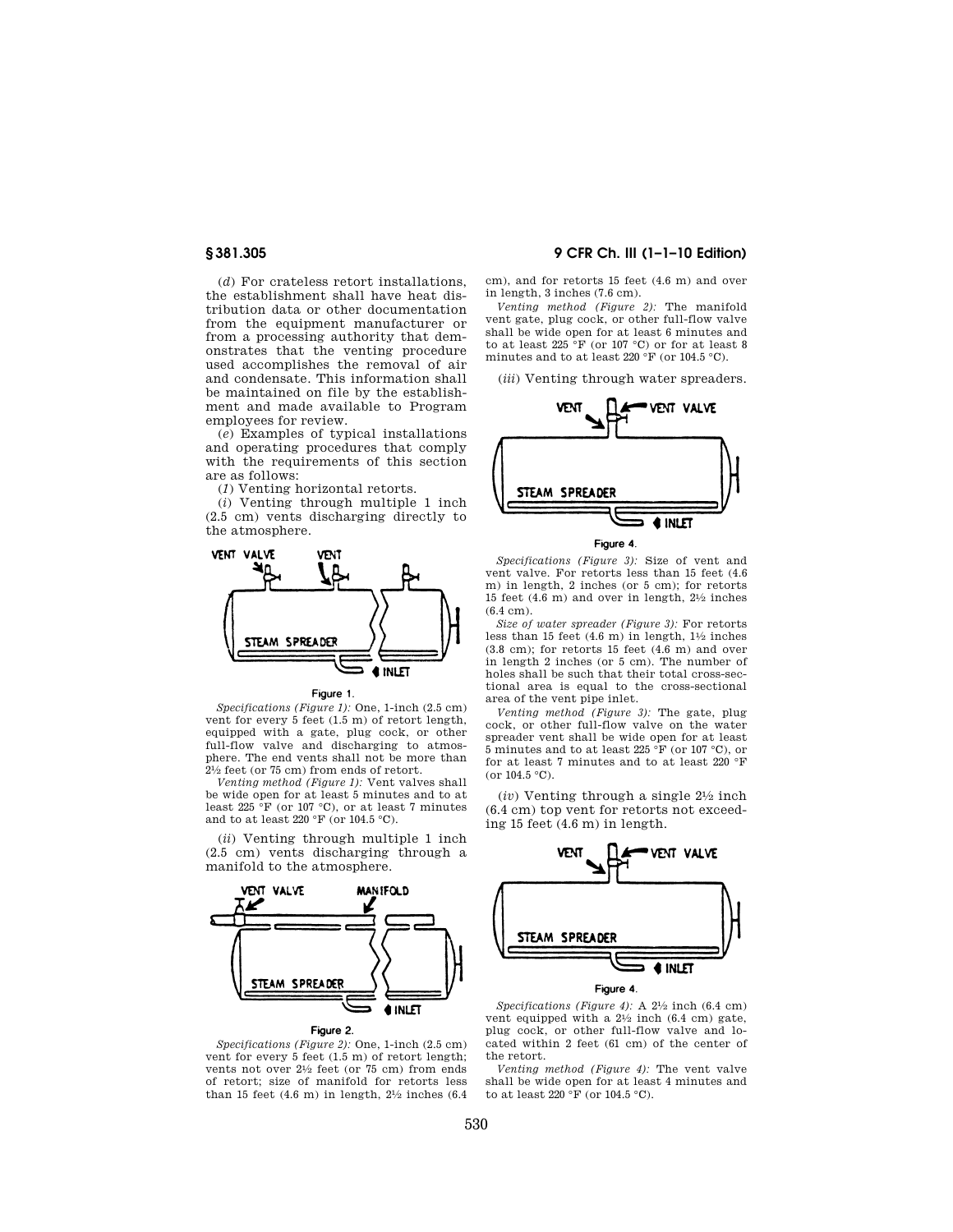(*2*) Venting vertical retorts.

 $(i)$  Venting through a  $1\frac{1}{2}$  inch  $(3.8 \text{ cm})$ overflow.



Figure 5.

*Specifications (Figure 5):* A 11⁄2 inch (3.8 cm) overflow pipe equipped with a  $1\frac{1}{2}$  inch  $(3.8)$ cm) gate, plug cock, or other full-flow valve and with not more than 6 feet  $(1.8 \text{ m})$  of  $1\frac{1}{2}$ inch (3.8 cm) pipe beyond the valve before a break to the atmosphere or to a manifold header.

*Venting method (Figure 5):* The vent valve shall be wide open for at least 4 minutes and to at least 218  $^{\circ}\rm{F}$  (or 103.5  $^{\circ}\rm{C}),$  or for at least 5 minutes and to at least 215 °F (or 101.5 °C).

(*ii*) Venting through a single 1 inch (2.5 cm) side or top vent.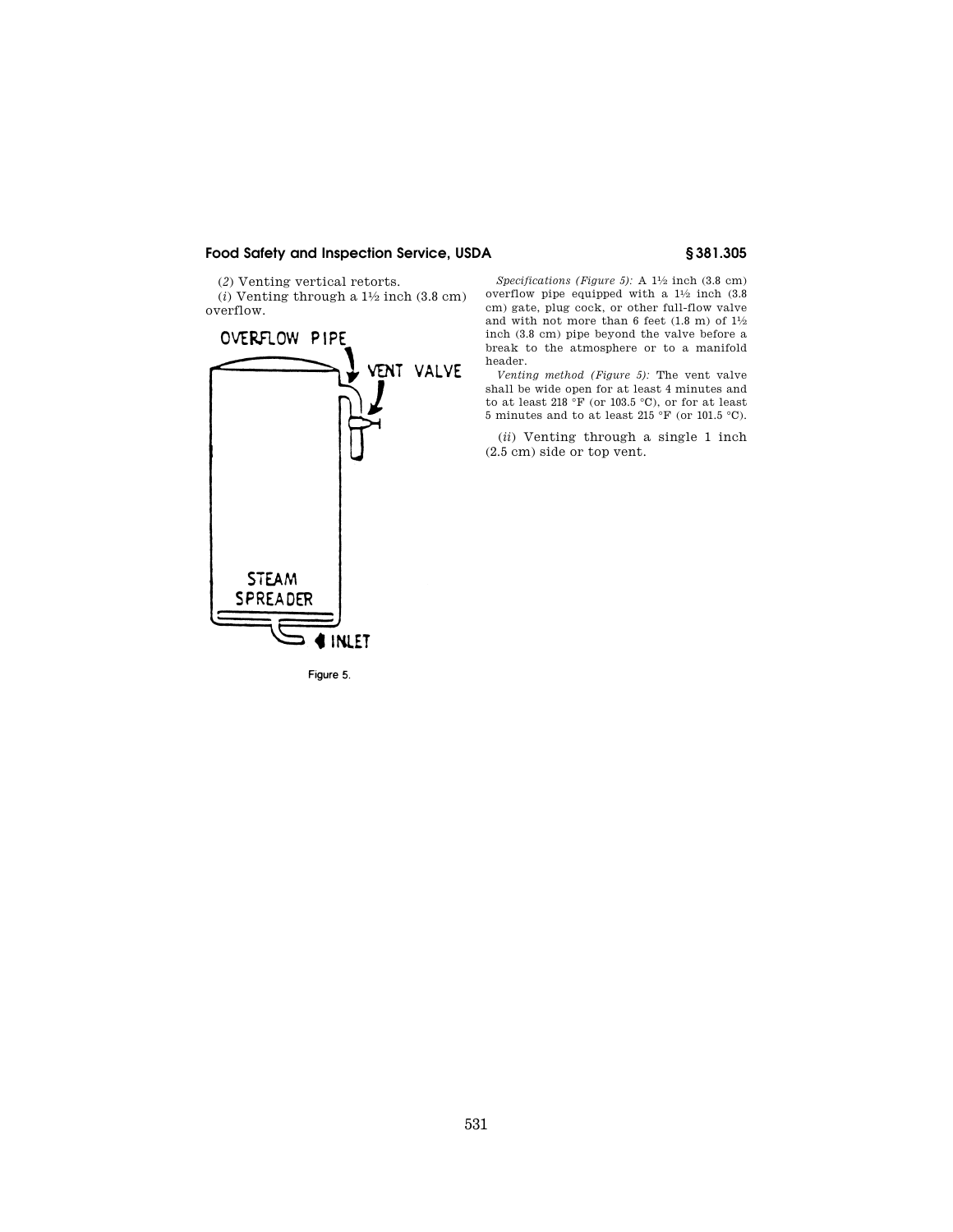**§ 381.305 9 CFR Ch. III (1–1–10 Edition)** 



*Specifications (Figure 6 or 7):* A 1 inch (2.5 cm) vent in lid or top side, equipped with a gate, plug cock, or other full-flow valve and discharging directly into the atmosphere or to a manifold header.

*Venting method (Figure 6 or 7):* The vent valve shall be wide open for at least 5 minutes and to at least 230 °F (110 °C), or for at least 7 minutes and to at least 220 °F (or 104.5  $^{\circ}$ C).

(2) *Batch agitating retorts.* (i) The basic requirements for indicating temperature devices and temperature/time recording devices are described in paragraphs (a) (1) and (2) of this section. Additionally, bulb sheaths or probes of indicating temperature devices and probes of temperature/time recording devices shall be installed either within the retort shell or in external wells attached to the retort. External wells shall be connected to the retort through at least a 3⁄4 inch (1.9 cm) diameter opening and equipped with a 1⁄16 (1.6 mm) or larger bleeder opening so located as to provide a constant flow of steam past the length of the bulbs or probes. The bleeder for external wells

shall emit steam continuously during the entire thermal processing period.

(ii) Steam controllers are required as described in paragraph  $(a)(3)$  of this section.

(iii) *Steam inlet.* The steam inlet to each retort shall be large enough to provide steam for proper operation of the retort and shall enter at a point(s) to facilitate air removal during venting.

(iv) *Bleeders.* Bleeders, except those for external wells of temperature devices, shall be  $\frac{1}{8}$  inch (or 3 mm) or larger and shall be wide open during the entire process including the come-up time. Bleeders shall be located within approximately 1 foot (or 30 cm) of the outermost location of containers, at each end along the top of the retort. Additional bleeders shall be located not more than 8 feet (2.4 m) apart along the top. Bleeders may be installed at positions other than those specified above, as long as the establishment has heat distribution data or other documentation from the manufacturer or from a processing authority that the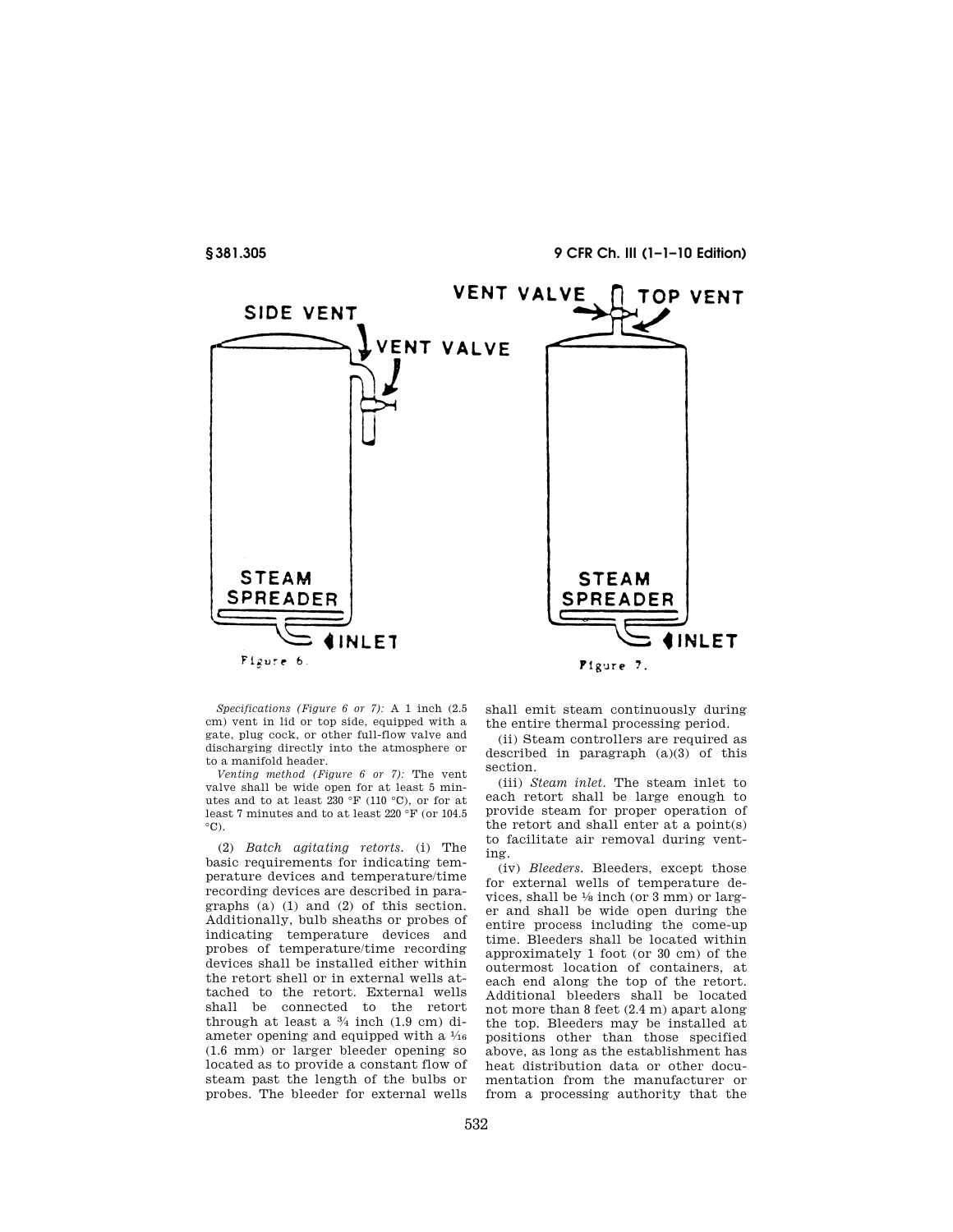bleeders accomplish removal of air and circulate the steam within the retort. This information shall be maintained on file by the establishment and made available to Program employees for review. All bleeders shall be arranged in a way that enables the retort operator to observe that they are functioning properly.

(v) *Venting and condensate removal.*  The air in the retort shall be removed before processing is started. Heat distribution data or other documentation from the manufacturer or from the processing authority who developed the venting procedure shall be kept on file by the establishment and made available to Program employees for review. At the time the steam is turned on, the drain shall be opened to remove steam condensate from the retort. A bleeder shall be installed in the bottom of the retort to remove condensate during retort operation. The condensate bleeder shall be so arranged that the retort operator can observe that it is functioning properly. The condensate bleeder shall be checked with sufficient frequency to ensure adequate removal of condensate. Visual checks should be performed at intervals of not more than 15 minutes and the results recorded. Intermittent condensate removal systems shall be equipped with an automatic alarm system that will serve as a continuous monitor of condensate bleeder functioning. The automatic alarm system shall be tested at the beginning of each shift for proper functioning and the results recorded. If the alarm system is not functioning properly, it must be repaired before the retort is used.

(vi) *Retort or reel speed timing.* The retort or reel speed shall be checked before process timing begins and, if needed, adjusted as specified in the process schedule. In addition, the rotational speed shall be determined and recorded at least once during process timing of each retort load processed. Alternatively, a recording tachometer can be used to provide a continuous record of the speed. The accuracy of the recording tachometer shall be determined and recorded at least once per shift by checking the retort or reel speed using an accurate stopwatch. A means of preventing unauthorized

speed changes on retorts shall be provided. For example, a lock or a notice from management posted at or near the speed adjustment device warning that only authorized persons are permitted to make adjustments are satisfactory means of preventing unauthorized changes.

(vii) *Bleeder and vent mufflers.* If mufflers are used on bleeders or vent systems, the establishment shall have documentation that the mufflers do not impede the removal of air from the retort. Such documentation shall consist of either heat distribution data or documentation from the muffler manufacturer or from a processing authority. This information shall be maintained on file by the establishment and made available to Program employees for review.

(3) *Continuous rotary retorts.* (i) The basic requirements for indicating temperature devices and temperature/time recording devices are described in paragraphs (a) (1) and (2) of this section. Additionally, bulb sheaths or probes of indicating temperature devices and probes of temperature/time recording devices shall be installed either within the retort shell or in external wells attached to the retort. External wells shall be connected to the retort through at least a  $\frac{3}{4}$  inch (1.9 cm) diameter opening and equipped with a  $\frac{1}{16}$ inch (1.6 mm) or larger bleeder opening so located as to provide a constant flow of steam past the length of the bulbs or probes. The bleeder for external wells shall emit steam continuously during the entire thermal processing period.

(ii) Steam controllers are required as described in paragraph  $(a)(3)$  of this section.

(iii) *Steam inlet.* The steam inlet to each retort shall be large enough to provide steam for proper operation of the retort, and shall enter at a point(s) to facilitate air removal during venting.

(iv) *Bleeders.* Bleeders, except those for external wells of temperature devices, shall be  $\frac{1}{8}$  inch (3.2 mm) or larger and shall be wide open during the entire process, including the come-up time. Bleeders shall be located within approximately 1 foot (or 30 cm) of the outermost location of containers at each end along the top of the retort.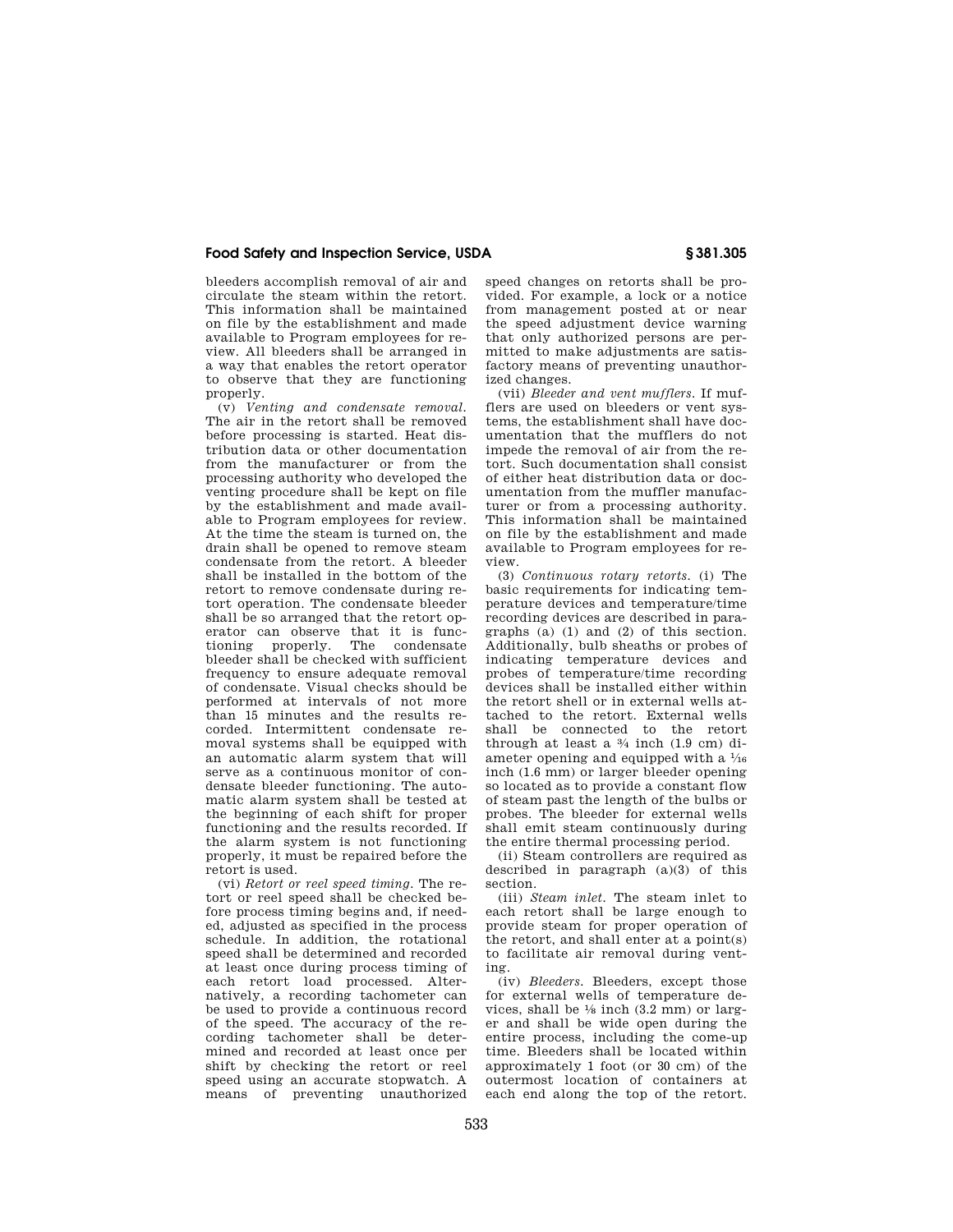Additional bleeders shall be located not more than 8 feet (2.4 m) apart along the top of the retort. Bleeders may be installed at positions other than those specified above, as long as the establishment has heat distribution data or other documentation from the manufacturer or a processing authority that the bleeders accomplish removal of air and circulate the steam within the retort. This information shall be maintained on file by the establishment and made available to Program employees for review. All bleeders shall be arranged so that the retort operator can observe that they are functioning properly.

(v) *Venting and condensate removal.*  The air in the retort shall be removed before processing is started. Heat distribution data or other documentation from the manufacturer or from the processing authority who developed the venting procedure shall be kept on file by the establishment and made available to Program employees for review. At the time the steam is turned on, the drain shall be opened to remove steam condensate from the retort. A bleeder shall be installed in the bottom of the shell to remove condensate during the retort operation. The condensate bleeder shall be so arranged that the retort operator can observe that it is functioning properly. The condensate bleeder shall be checked with sufficient frequency to ensure adequate removal of condensate. Visual checks should be performed at intervals of not more than 15 minutes and the results recorded. Intermittent condensate removal systems shall be equipped with an automatic alarm system that will serve as a continuous monitor of condensate bleeder functioning. The automatic alarm system shall be tested at the beginning of each shift for proper functioning and the results recorded. If the alarm system is not functioning properly, it must be repaired before the retort is used.

(vi) *Retort speed timing.* The rotational speed of the retort shall be specified in the process schedule. The speed shall be adjusted as specified, and recorded by the establishment when the retort is started, and checked and recorded at intervals not to exceed 4 hours to ensure that the correct retort

## **§ 381.305 9 CFR Ch. III (1–1–10 Edition)**

speed is maintained. Alternatively, a recording tachometer may be used to provide a continuous record of the speed. If a recording tachometer is used, the speed shall be manually checked against an accurate stopwatch at least once per shift and the results recorded. A means of preventing unauthorized speed changes on retorts shall be provided. For example, a lock or a notice from management posted at or near the speed adjustment device warning that only authorized persons are permitted to make adjustments are satisfactory means of preventing unauthorized changes.

(vii) *Bleeders and vent mufflers.* If mufflers are used on bleeders or vent systems, the establishment shall have documentation that the mufflers do not impede the removal of air from the retort. Such documentation shall consist of either heat distribution data or other documentation from the muffler manufacturer or from a processing authority. This information shall be maintained on file by the establishment and made available to Program employees for review.

(4) *Hydrostatic retorts.* (i) The basic requirements for indicating temperature devices and temperature/time recording devices are described in paragraphs (a) (1) and (2) of this section. Additionally, indicating temperature devices shall be located in the steam dome near the steam/water interface. Where the process schedule specifies maintenance of particular water temperatures in the hydrostatic water legs, at least one indicating temperature device shall be located in each hydrostatic water leg so that it can accurately measure water temperature and be easily read. The temperature/time recorder probe shall be installed either within the steam dome or in a well attached to the dome. Each probe shall have a  $\frac{1}{16}$  inch (1.6 mm) or larger bleeder opening which emits steam continuously during the processing period. Additional temperature/time recorder probes shall be installed in the hydrostatic water legs if the process schedule specifies maintenance of particular temperatures in these water legs.

(ii) Steam controllers are required as described in paragraph (a)(3) of this section.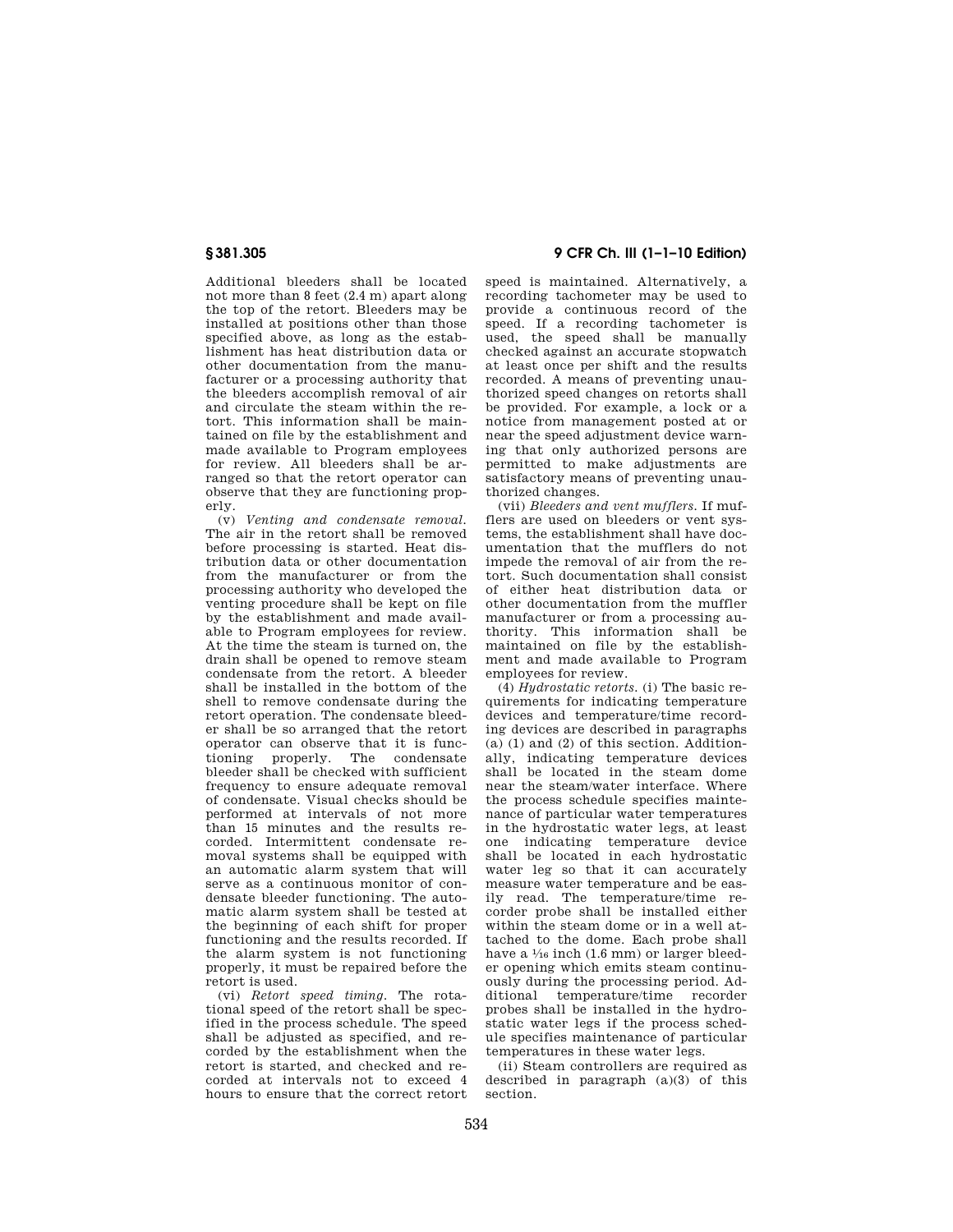(iii) *Steam inlet.* The steam inlets shall be large enough to provide steam for proper operation of the retort.

(iv) *Bleeders.* Bleeder openings 1⁄4 inch (or 6 mm) or larger shall be located in the steam chamber(s) opposite the point of steam entry. Bleeders shall be wide open and shall emit steam continuously during the entire process, including the come-up time. All bleeders shall be arranged in such a way that the operator can observe that they are functioning properly.

(v) *Venting.* Before the start of processing operations, the retort steam chamber(s) shall be vented to ensure removal of air. Heat distribution data or other documentation from the manufacturer or from a processing authority demonstrating that the air is removed from the retort prior to processing shall be kept on file at the establishment and made available to Program employees for review.

(vi) *Conveyor speed.* The conveyor speed shall be calculated to obtain the required process time and recorded by the establishment when the retort is started. The speed shall be checked and recorded at intervals not to exceed 4 hours to ensure that the correct conveyor speed is maintained. A recording device may be used to provide a continuous record of the conveyor speed. When a recording device is used, the speed shall be manually checked against an accurate stopwatch at least once per shift by the establishment. A means of preventing unauthorized speed changes of the conveyor shall be provided. For example, a lock or a notice from management posted at or near the speed adjustment device warning that only authorized persons are permitted to make adjustments are satisfactory means of preventing unauthorized changes.

(vii) *Bleeders and vent mufflers.* If mufflers are used on bleeders or vent systems, the establishment shall have documentation that the mufflers do not impede the removal of air from the retort. Such documentation shall consist of either heat distribution data or other documentation from the muffler manufacturer or from a processing authority. This information shall be maintained on file by the establishment and made available to Program employees for review.

(c) *Pressure processing in water*—(1) *Batch still retorts.* (i) The basic requirements for indicating temperature devices and temperature/time recording devices are described in paragraphs  $(a)(1)$  and  $(2)$  of this section. Additionally, bulbs or probes of indicating temperature devices shall be located in such a position that they are beneath the surface of the water throughout the process. On horizontal retorts, the indicating temperature device bulb or probe shall be inserted directly into the retort shell. In both vertical and horizontal retorts, the indicating temperature device bulb or probe shall extend directly into the water a minimum of 2 inches (or 5 cm) without a separable well or sleeve. In vertical retorts equipped with a recorder/controller, the controller probe shall be located at the bottom of the retort below the lowest crate rest in such a position that the steam does not strike it directly. In horizontal retorts so equipped, the controller probe shall be located between the water surface and the horizontal plane passing through the center of the retort so that there is no opportunity for direct steam impingement on the controller probe. Airoperated temperature controllers shall have filter systems to ensure a supply of clean, dry air.

(ii) *Pressure recording device.* Each retort shall be equipped with a pressure recording device which may be combined with a pressure controller.

(iii) Steam controllers are required as described in paragraph (a)(3) of this section.

(iv) *Heat distribution.* Heat distribution data or other documentation from the equipment manufacturer or a processing authority demonstrating uniform heat distribution within the retort shall be kept on file at the establishment and made available to Program employees for review.

(v) *Crate supports.* A bottom crate support shall be used in vertical retorts. Baffle plates shall not be used in the bottom of the retort.

(vi) *Stacking equipment.* For filled flexible containers and, where applicable, semirigid containers, stacking equipment shall be designed to ensure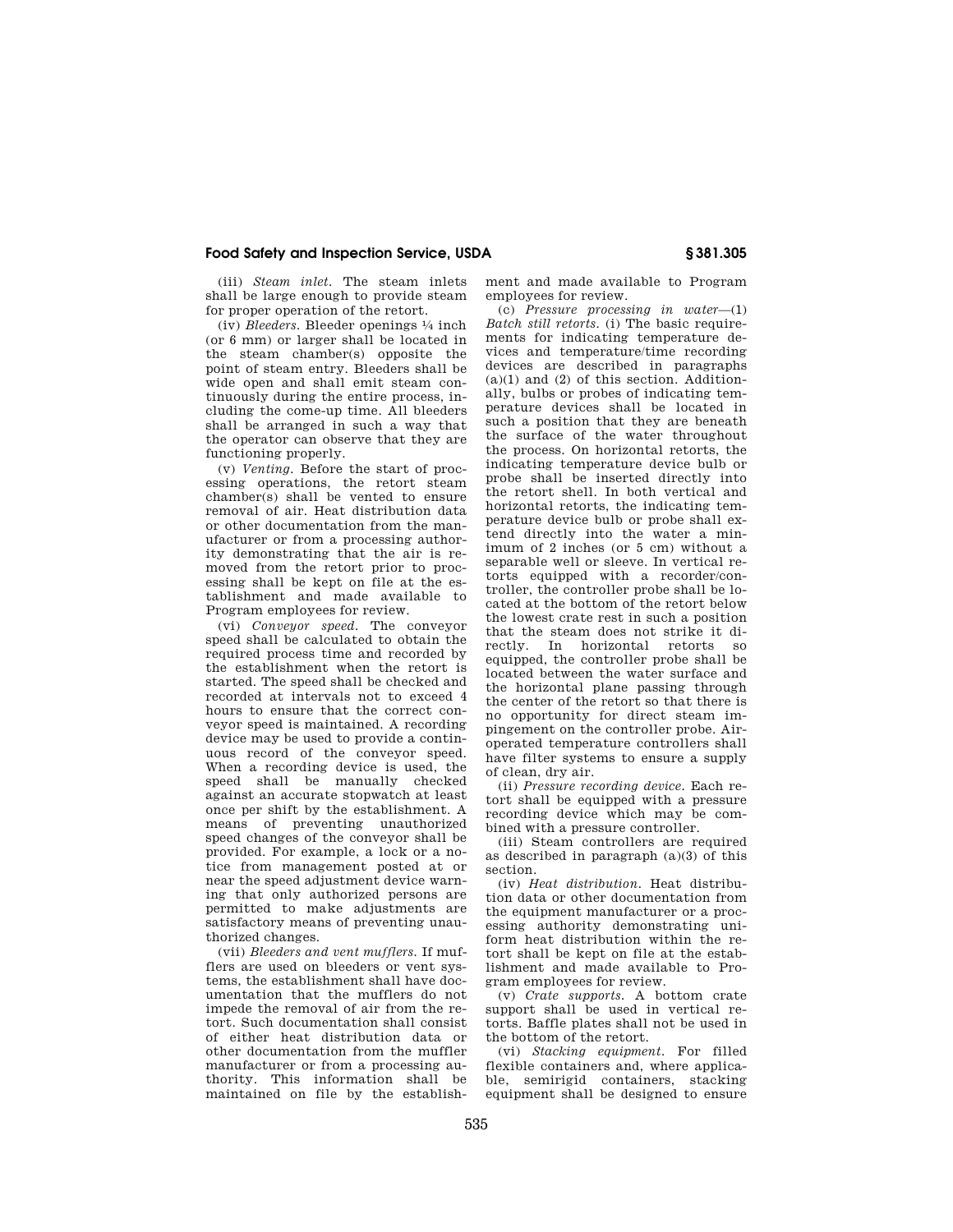that the thickness of the filled containers does not exceed that specified in the process schedule and that the containers do not become displaced and overlap or rest on one another during the thermal process.

(vii) *Drain valve.* A nonclogging, water-tight drain valve shall be used. Screens shall be installed over all drain openings.

(viii) *Water level.* There shall be a means of determining the water level in the retort during operation  $(i.e., by)$ using a gauge, electronic sensor, or sight glass indicator). For retorts requiring complete immersion of containers, water shall cover the top layer of containers during the entire comeup time and thermal processing periods and should cover the top layer of containers during cooling. For retorts using cascading water or water sprays, the water level shall be maintained within the range specified by the retort manufacturer or processing authority during the entire come-up, thermal processing, and cooling periods. A means to ensure that water circulation continues as specified throughout the come-up, thermal processing, and cooling periods shall be provided. The retort operator shall check and record the water level at intervals to ensure it meets the specified processing parameters.

(ix) *Air supply and controls.* In both horizontal and vertical still retorts, a means shall be provided for introducing compressed air or steam at the pressure required to maintain container integrity. Compressed air and steam entry shall be controlled by an automatic pressure control unit. A nonreturn valve shall be provided in the air supply line to prevent water from entering the system. Overriding air or steam pressure shall be maintained continuously during the come-up, thermal processing, and cooling periods. If air is used to promote circulation, it shall be introduced into the steam line at a point between the retort and the steam control valve at the bottom of the retort. The adequacy of the air circulation for maintaining uniform heat distribution within the retort shall be documented by heat distribution data or other documentation from a processing authority, and such data shall

**§ 381.305 9 CFR Ch. III (1–1–10 Edition)** 

be maintained on file by the establishment and made available to Program employees for review.

(x) *Water recirculation.* When a water recirculation system is used for heat distribution, the water shall be drawn from the bottom of the retort through a suction manifold and discharged through a spreader that extends the length or circumference of the top of the retort. The holes in the water spreader shall be uniformly distributed. The suction outlets shall be protected with screens to keep debris from entering the recirculation system. The pump shall be equipped with a pilot light or a similar device to warn the operator when it is not running, and with a bleeder to remove air when starting operations. Alternatively, a flow-meter alarm system can be used to ensure proper water circulation. The adequacy of water circulation for maintaining uniform heat distribution within the retort shall be documented by heat distribution data or other documentation from a processing authority and such data shall be maintained on file by the establishment and made available to Program employees for review. Alternative methods for recirculation of water in the retort may be used, provided there is documentation in the form of heat distribution data or other documentation from a processing authority maintained on file by the establishment and made available to Program employees for review.

(xi) *Cooling water entry.* In retorts for processing product packed in glass jars, the incoming cooling water should not directly strike the jars, in order to minimize glass breakage by thermal shock.

(2) *Batch agitating retorts.* (i) The basic requirements and recommendations for indicating temperature devices and temperture/time recording devices are described in paragraphs (a) (1) and (2) of this section. Additionally, the indicating temperature device bulb or probe shall extend directly into the water without a separable well or sleeve. The recorder/controller probe shall be located between the water surface and the horizontal plane passing through the center of the retort so that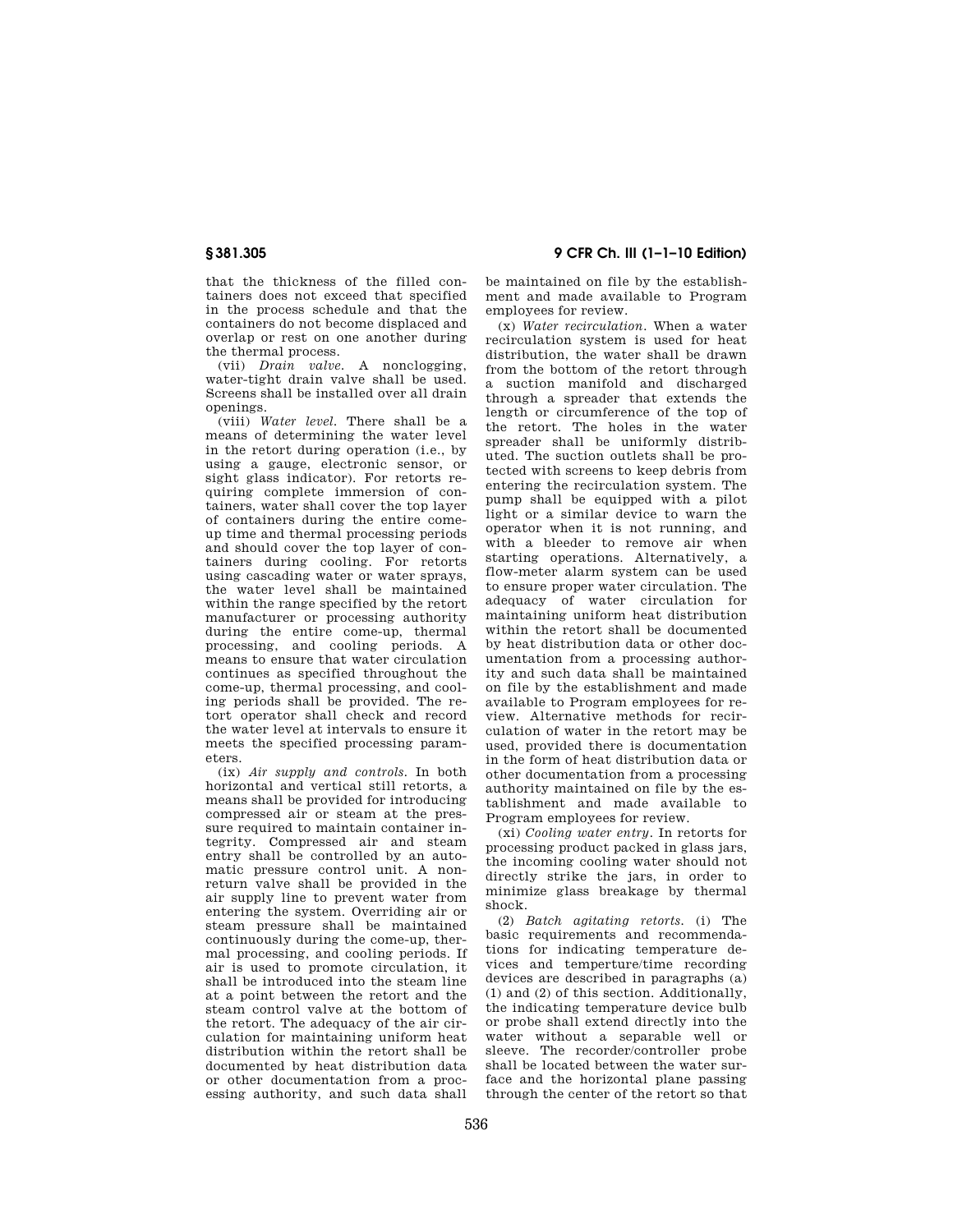there is no opportunity for steam to directly strike the controller bulb or probe.

(ii) *Pressure recording device.* Each retort shall be equipped with a pressure recording device which may be combined with a pressure controller.

(iii) *Steam controllers* are required as described in paragraph  $(a)(3)$  of this section.

(iv) *Heat distribution.* Heat distribution data or other documentation from the equipment manufacturer or a processing authority shall be kept on file by the establishment and made available to Program employees for review.

(v) *Stacking equipment.* All devices used for holding product containers (e.g., crates, trays, divider plates) shall be so constructed to allow the water to circulate around the containers during the come-up and thermal process periods.

(vi) *Drain valve.* A nonclogging, water-tight drain valve shall be used. Screens shall be installed over all drain openings.

(vii) *Water level.* There shall be a means of determining the water level in the retort during operation (i.e., by using a gauge, electronic sensor, or sight glass indicator). Water shall completely cover all containers during the entire come-up, thermal processing, and cooling periods. A means to ensure that water circulation continues as specified throughout the come-up, thermal processing, and cooling periods shall be provided. The retort operator shall check and record the adequacy of the water level with sufficient frequency to ensure it meets the specified processing parameters.

(viii) *Air supply and controls.* Retorts shall be provided with a means for introducing compressed air or steam at the pressure required to maintain container integrity. Compressed air and steam entry shall be controlled by an automatic pressure control unit. A nonreturn valve shall be provided in the air supply line to prevent water from entering the system. Overriding air or steam pressure shall be maintained continuously during the comeup, thermal processing, and cooling periods. If air is used to promote circulation, it shall be introduced into the steam line at a point between the retort and the steam control valve at the bottom of the retort. The adequacy of the air circulation for maintaining uniform heat distribution within the retort shall be documented by heat distribution data or other documentation from a processing authority, and such data shall be maintained on file by the establishment and made available to Program employees for review.

(ix) *Retort or reel speed timing.* The retort or reel speed timing shall be checked before process timing begins and, if needed, adjusted as specified in the process schedule. In addition, the rotational speed shall be determined and recorded at least once during process timing of each retort load processed. Alternatively, a recording tachometer can be used to provide a continuous record of the speed. The accuracy of the recording tachometer shall be determined and recorded at least once per shift by the establishment by checking the retort or reel speed using an accurate stopwatch. A means of preventing unauthorized speed changes on retorts shall be provided. For example, a lock or a notice from management posted at or near the speed adjustment device warning that only authorized persons are permitted to make adjustments are satisfactory means of preventing unauthorized changes.

(x) *Water recirculation.* If a water recirculation system is used for heat distribution, it shall be installed in such a manner that water will be drawn from the bottom of the retort through a suction manifold and discharged through a spreader which extends the length of the top of the retort. The holes in the water spreader shall be uniformly distributed. The suction outlets shall be protected with screens to keep debris from entering the recirculation system. The pump shall be equipped with a pilot light or a similar device to warn the operator when it is not running and with a bleeder to remove air when starting operations. Alternatively, a flow-meter alarm system can be used to ensure proper water circulation. The adequacy of water circulation for maintaining uniform heat distribution within the retort shall be documented by heat distribution data or other documentation from a processing authority and such data shall be maintained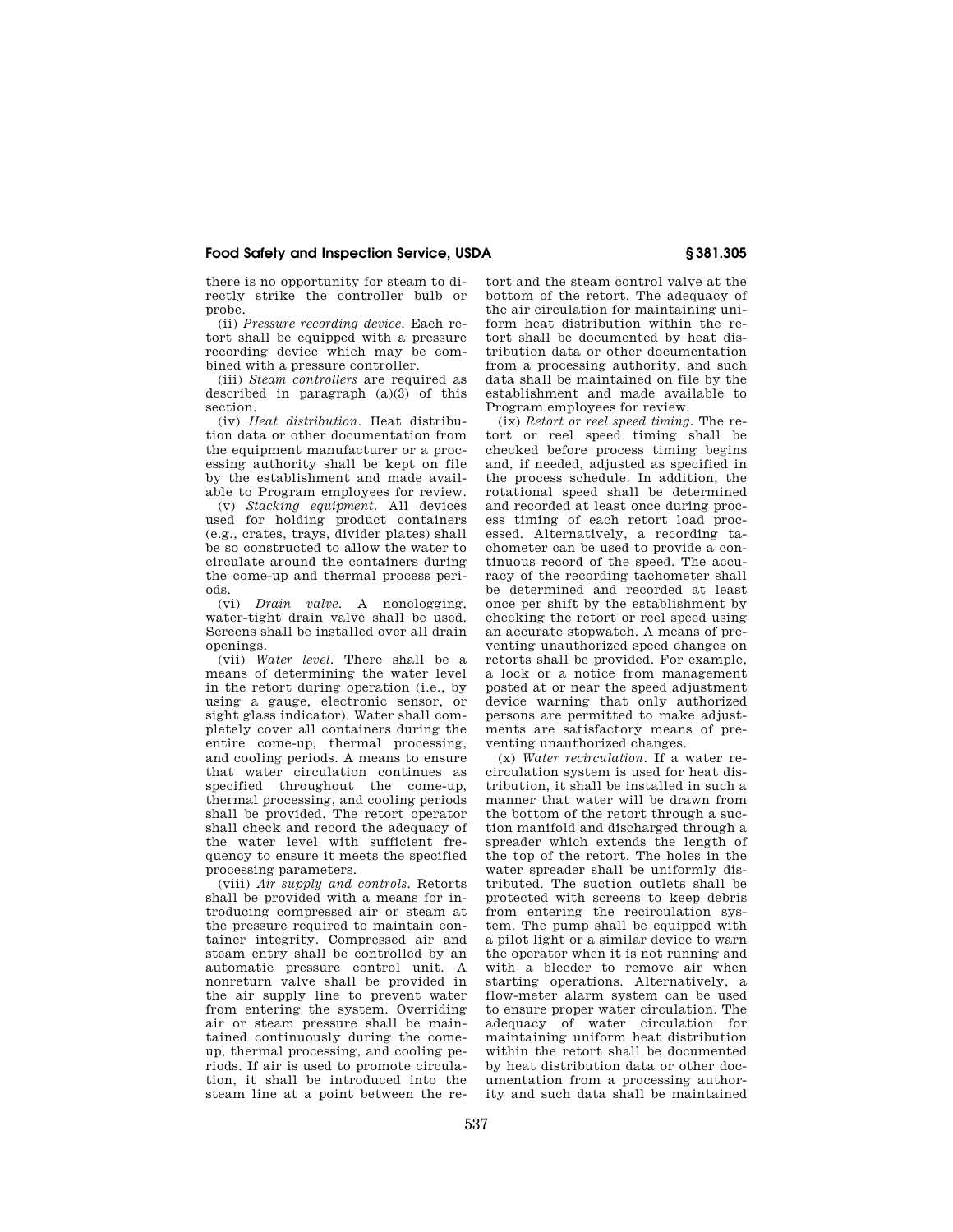on file by the establishment and made available to Program employees for review. Alternative methods for recirculation of water in the retort may be used provided there is documentation in the form of heat distribution data or other documentation from a processing authority maintained on file by the establishment and made available to Program employees for review.

(xi) *Cooling water entry.* In retorts for processing product packed in glass jars, the incoming cooling water should not directly strike the jars, in order to minimize glass breakage by thermal shock.

(d) *Pressure processing with steam/air mixtures in batch retorts.* (1) The basic requirements for indicating temperature devices and temperature/time recording devices are described in paragraphs (a) (1) and (2) of this section. Additionally, bulb sheaths or probes for indicating temperature devices and temperature/time recording devices or controller probes shall be inserted directly into the retort shell in such a position that steam does not strike them directly.

(2) Steam controllers are required as described in paragraph (a)(3) of this section.

(3) *Recording pressure controller.* A recording pressure controller shall be used to control the air inlet and the steam/air mixture outlet.

(4) *Circulation of steam/air mixture.* A means shall be provided for the circulation of the steam/air mixture to prevent formation of low-temperature pockets. The efficiency of the circulation system shall be documented by heat distribution data or other documentation from a processing authority, and such data shall be maintained on file by the establishment and made available to Program employees for review. The circulation system shall be checked to ensure its proper functioning and shall be equipped with a pilot light or a similar device to warn the operator when it is not functioning. Because of the variety of existing designs, reference shall be made to the equipment manufacturer for details of installation, operation and control.

(e) *Atmospheric cookers*—(1) *Temperature/time recording device.* Each atmos-

**§ 381.305 9 CFR Ch. III (1–1–10 Edition)** 

pheric cooker (e.g., hot water bath) shall be equipped with at least one temperature/time recording device in accordance with the basic requirements described in paragraph  $(a)(2)$  of this section.

(2) *Heat distribution.* Each atmospheric cooker shall be equipped and operated to ensure uniform heat distribution throughout the processing system during the thermal process. Heat distribution data or other documentation from the manufacturer or a processing authority demonstrating uniform heat distribution within the cooker shall be kept on file by the establishment and made available to Program employees for review.

(f) *Other systems.* All other systems not specifically delineated in this section and used for the thermal processing of canned product shall be adequate to produce shelf-stable products consistently and uniformly.

(g) *Equipment maintenance.* (1) Upon installation, all instrumentation and controls shall be checked by the establishment for proper functioning and accuracy and, thereafter, at any time their functioning or accuracy is suspect.

(2) At least once a year each thermal processing system shall be examined by an individual not directly involved in daily operations to ensure the proper functioning of the system as well as all auxiliary equipment and instrumentation. In addition, each thermal processing system should be examined before the resumption of operation following an extended shutdown.

(3) Air and water valves that are intended to be closed during thermal processing shall be checked by the establishment for leaks. Defective valves shall be repaired or replaced as needed.

(4) Vent and bleeder mufflers shall be checked and maintained or replaced by the establishment to prevent any reduction in vent or bleeder efficiency.

(5) When water spreaders are used for venting, a maintenance schedule shall be developed and implemented to assure that the holes are maintained at their original size.

(6) Records shall be kept on all maintenance items that could affect the adequacy of the thermal process. Records shall include the date and type